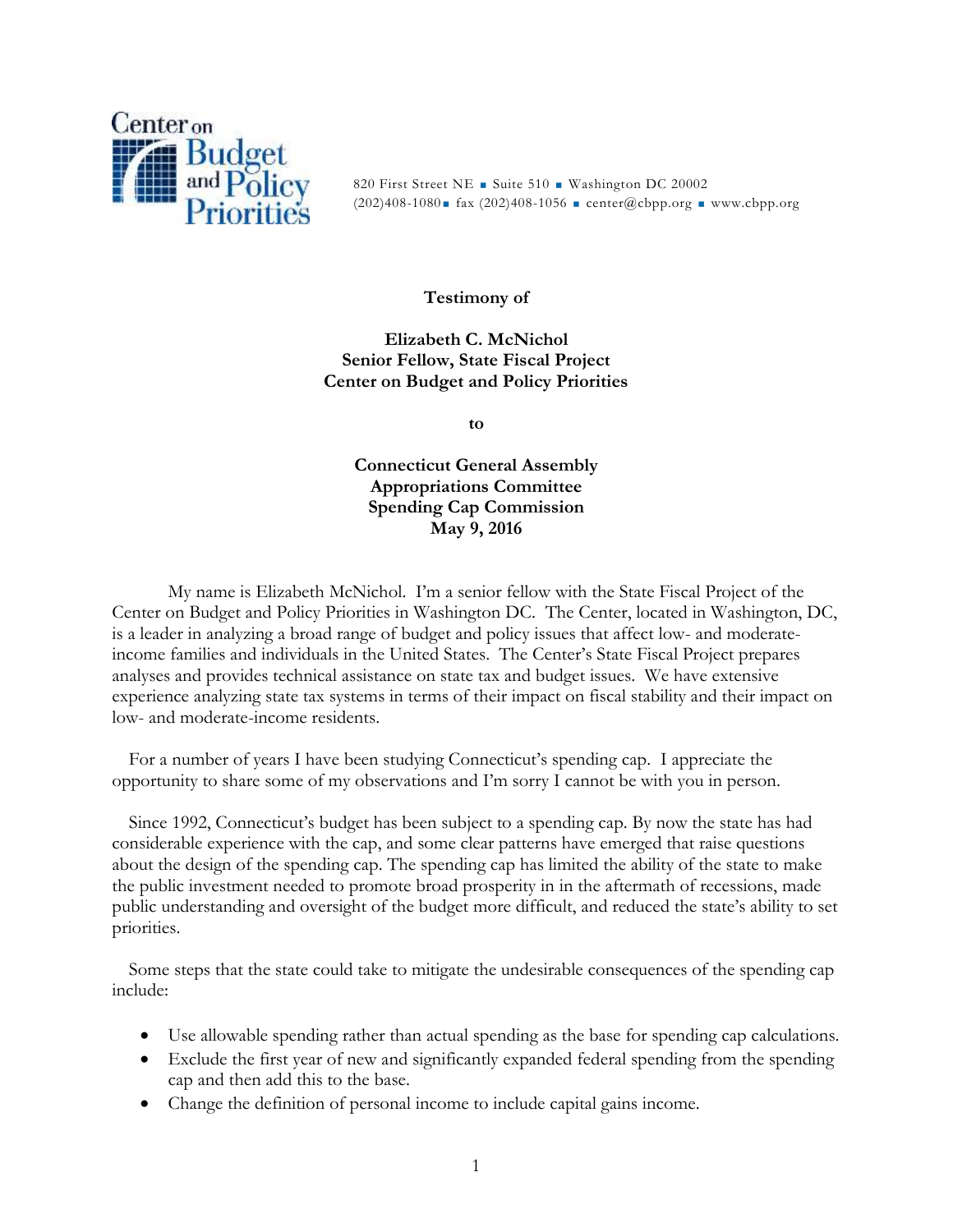- Adjust the number of years used to determine average personal income growth.
- Define general expenditures to include some or all of spending from budget surpluses in the base for spending cap calculations.
- In addition, Connecticut should continue to exclude payments made to reduce the unfunded pension liability under the debt exclusion.

#### **Background**

The years following the 2007 – 2009 recession highlight some of the problems with the cap's design. Public investments in education, health care, and transportation are critical to Connecticut's economic recovery. With the state's economy growing, the years following the recession should have provided an opportunity for these investments to be made. The design of Connecticut's cap, however, means that it did not reflect the change in the state's fortunes.

This lack of connection between a state's economic fortunes and the workings of a spending or tax limitation is not unique to Connecticut. Tax or spending limits that operate by applying an allowable growth rate to spending in the prior year — as Connecticut's does — end up "ratcheting down" during economic downturns. This happens because the rate of allowable budget growth is applied to a level of spending that was reduced because of lower revenues. This means that even when the immediate fiscal crisis caused by an economic downturn passes the state can't fully restore services to pre-recession levels. This prevents important needs from being met and crucial public investment from taking place. The design of Connecticut's spending cap compounds this problem by tying allowable growth in the current budget to economic conditions from a number of years ago.

The public has recognized this problem in many states. For example, after the 2001-03 recession, voters in Colorado acted to suspend their state's TABOR limit for five years to address this problem. In addition, attempts to institute new tax or spending limits failed in recent years in New Hampshire, Florida, Washington, and Maine in part because of concerns about the inflexibility of the limits.

The design of Connecticut's spending cap makes the ratcheting down problem particularly acute as you can see by examining the details of the cap. A spending cap has two key elements – the growth rate allowed – and the base to which the growth rate is applied.

The base of Connecticut's spending cap is the prior year's appropriated funds minus these exemptions — payments for debt service and unfunded pension liabilities, grants to distressed municipalities, and new federal mandates and court orders. This base is multiplied by the allowable spending growth rate in order to determine the year's allowable spending increase. In Connecticut, the allowable spending growth rate is defined as the average annual growth in personal income for the preceding five years. Connecticut is one of only two states that uses an average computed over this long a period. Calculations based on one or two years are typical.

One reason the allowable growth has been so low in recent years is the formula used to calculate the rate. Tying the growth in the cap to growth in personal income is meant to ensure that state government can grow at the same rate as the economy, without consuming a larger share of the economy over time. Under the current method of calculating allowable growth, however, the years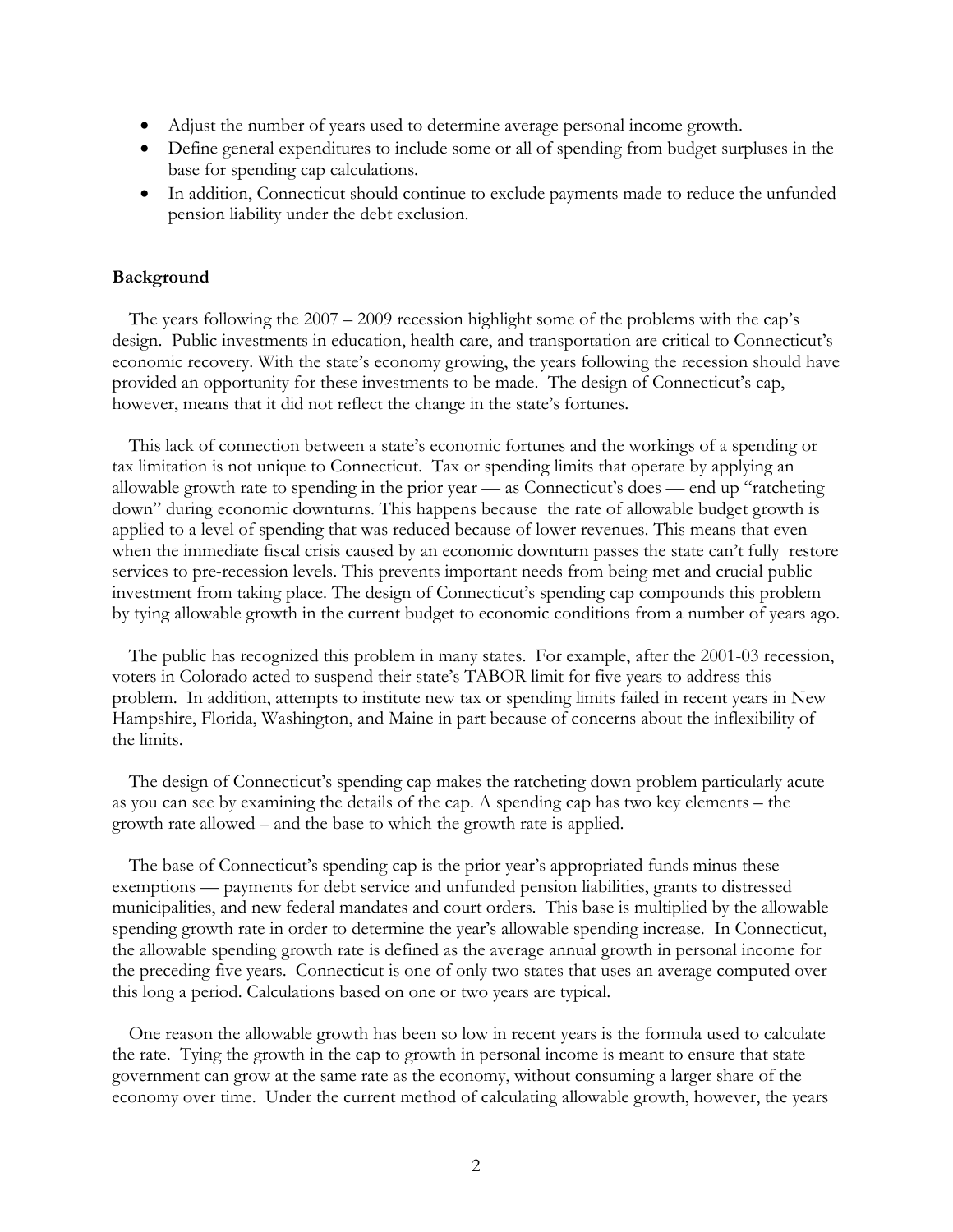used to determine allowable growth have little to do with the *actual* growth in the economy during the budget year under consideration. Sometimes the allowable growth is considerably lower than actual growth, sometimes considerably higher. The lag in the years used to calculate the growth factor virtually guarantee that allowable growth will be less than actual growth in the years just after an economic downturn — a time when states generally attempt to restore spending cut during economic downturns. So the state's ability to make public investments that help communities thrive will always lag.

In addition, using personal income as the base for calculating allowable growth excludes a major source of income in Connecticut – realized capital gains.

As a result, Connecticut's spending cap is often overridden. There are a number of ways the cap can be overridden — both official and unofficial ones. The spending cap statute includes provisions for spending more than the cap allows when the governor declares an emergency or the existence of extraordinary circumstances and at least three-fifths of each house of the legislature concur.

In addition, to stay within the technical boundaries of the cap and still meet demands for state services the state has employed some budgetary "gimmicks." These strategies reduce budget accountability by removing significant parts of the state budget from the legislative and public oversight of the appropriations process —worsening rather than improving the state's fiscal integrity. In some cases the state has borrowed to fund ongoing programs outside of the appropriations process, since only appropriated funds are subject to the cap and debt service payments are exempt from the cap. In addition, when the budget is close to or at the cap, the state has relied on so-called "revenue intercepts" which direct revenue sources to particular purposes, avoiding the need for annual appropriations. The state has also increasingly used tax credits and exemptions to accomplish policy goals rather than spending programs. These are also ways of overriding the cap — without an official declaration.

The fiscal year 2015 budget provided a clear example of problems with the design of Connecticut's spending cap. For fiscal year 2015, the years that were used to determine the allowable growth rate were 2009 through 2013. The beginning of this period includes years when the state's economy – and therefore personal income -- was hit hard by the Great Recession. As a result, allowable growth for fiscal year 2015 was only 1.7 percent. This would have greatly hampered the state's ability to address its needs. In the end, changes in how Medicaid funds are appropriated allowed for additional growth under the cap.

In the past, there have been similar situations when the retrospective nature of the personal income calculation has resulted in low allowable growth at times when the state economy and state revenues are growing at an average or above average rate. In many of these situations, the state has spent more than the cap would have allowed. For example, between 1992 and 2007 Connecticut's personal income growth was above average in seven years. In all but one of those years, the spending cap was overridden after a declaration by the governor.

Once the state has decided to exceed the cap, a decision must be made about whether to include the spending that is above the cap in the base for the following year's cap calculation. When the additional spending is for programs that will continue beyond one budget year, adjusting the base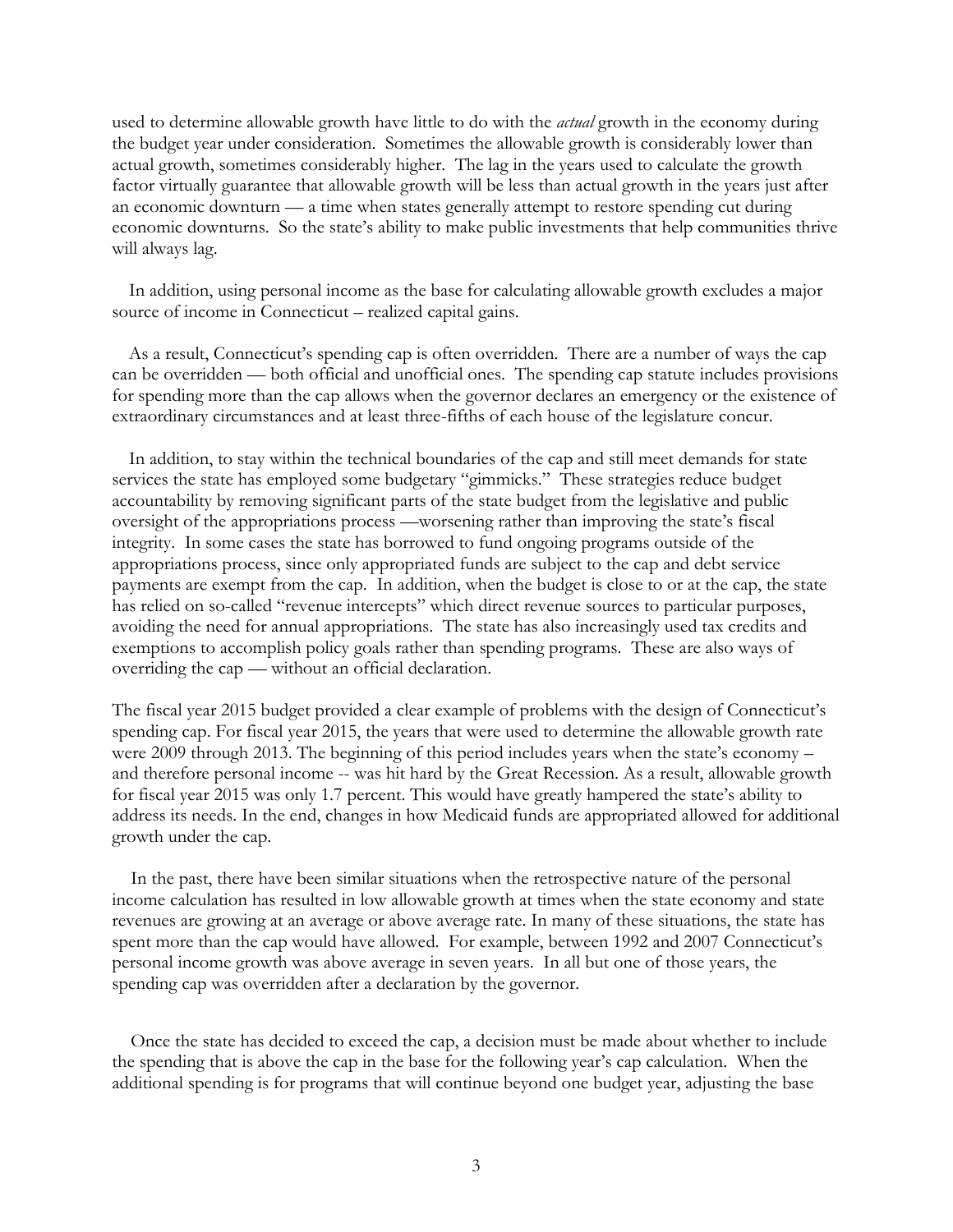reflects the reality that these programs must be maintained at this higher level of spending to maintain needed services in subsequent years.

Often, the state did not acknowledge the ongoing nature of many of these obligations by adjusting the base of the cap to include this spending. When the base of the cap is not adjusted, the state is faced with either reducing funding for these initiatives after one year or cutting back on other programs in order to keep the budget under the spending cap in the following year.

Regular reliance on override mechanisms rather than the normal budget process reduces the amount of oversight by the legislature and the public. Rather than increasing accountability, this reduces public oversight of budget decisions.

The definitions of personal income growth and general expenditures that this commission is tasked to recommend could be designed to address some of the problems with that Connecticut's experience with the spending cap has revealed. Some alternatives are discussed below.

## **Use allowable spending rather than actual spending as the base for the cap calculation**

One way to address the ratcheting-down problem that occurs during fiscal downturns is to maintain the base of the spending cap at the level that would have been allowed each year. This would leave room under the cap for restoring spending to pre-recession levels once the state's economy recovers.

#### **Exclude the first year of new federal spending from the cap**

The spending cap was never intended to restrict additional revenue coming in from the federal government. Yet when the state is close to the spending cap limit, the cap discourages the state from accepting new federal revenue. In this situation, the state is forced to cut other programs in order to make room under the cap for the federally-funded program.

The state exempts spending required by federal mandates and court orders from the cap for one year. Exempting all new federally-funded spending from the cap for one year would enable Connecticut to capture new federal revenues and reduce the amount of state revenue it needs. (To get the most benefit from this change, the state would need to include federal revenues that enable the expansion of existing programs in its definition of "new" federal funds.)

## **Use Adjusted Gross Income rather than personal income**

Connecticut uses the Bureau of Economic Analysis (BEA) data on personal income to determine allowable growth. BEA personal income does not include the value of realized capital gains. Capital gains, however, are a relevant measure of the aggregate ability of state residents to pay taxes and are included in the state's income tax base. Including this income would better reflect the state's economic growth. Using Adjusted Gross Income as the measure of income growth rather than personal income would be one way to account for capital gains growth.